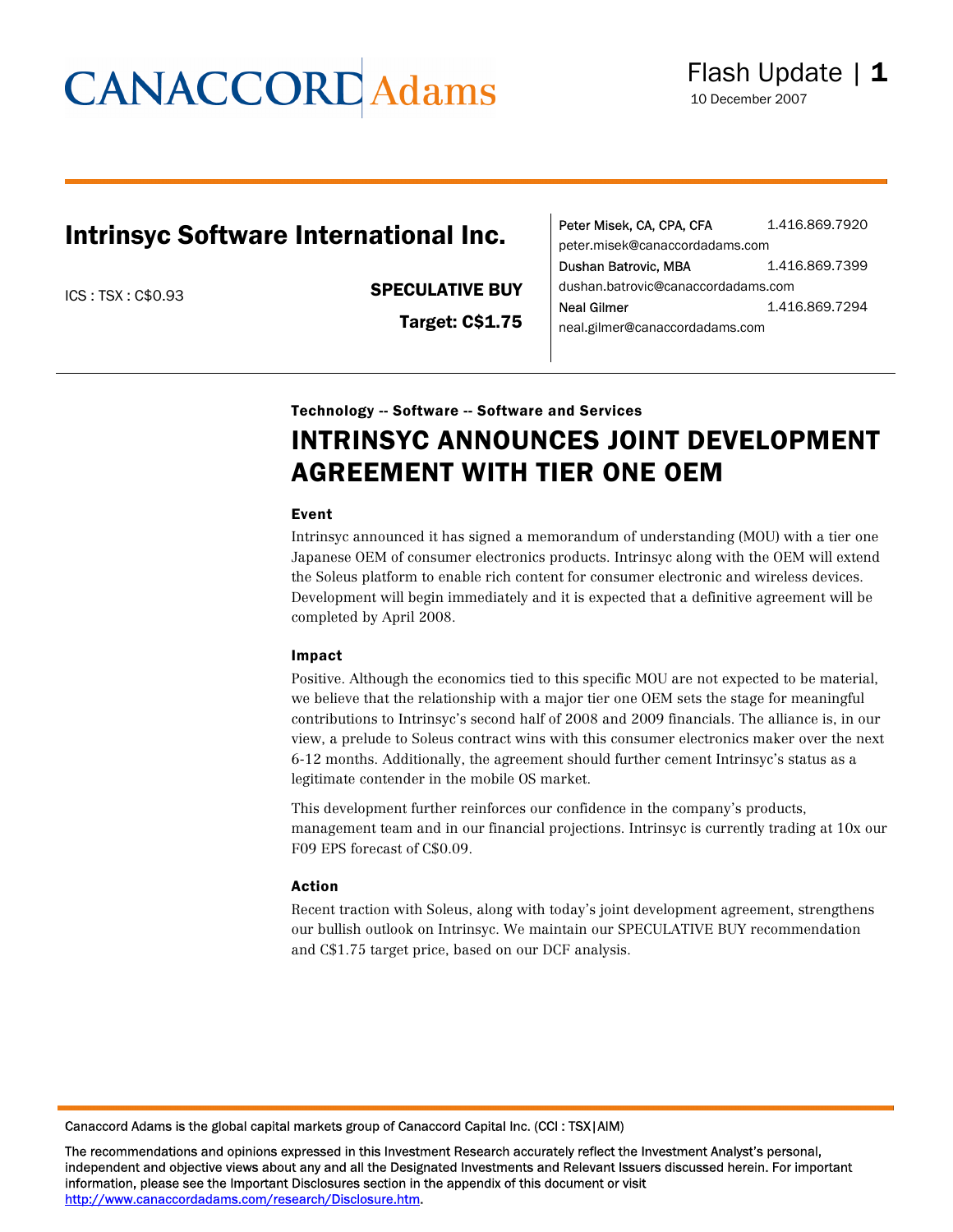#### Investment risks

The main risks to our outlook include the competitive environment intensifying, design wins take longer than expected to close, design wins to not translate into material revenue due to failed device launches, ESG division revenue erosion, and key management leaving the firm. Other risks include litigation, adverse F/X trends, slower-than-expected growth in the mobile device market, faster-than-expected ASP erosion at handset OEM/ODMs pressuring Intrinsyc's ASPs down significantly, and broader macroeconomic forces impacting the market.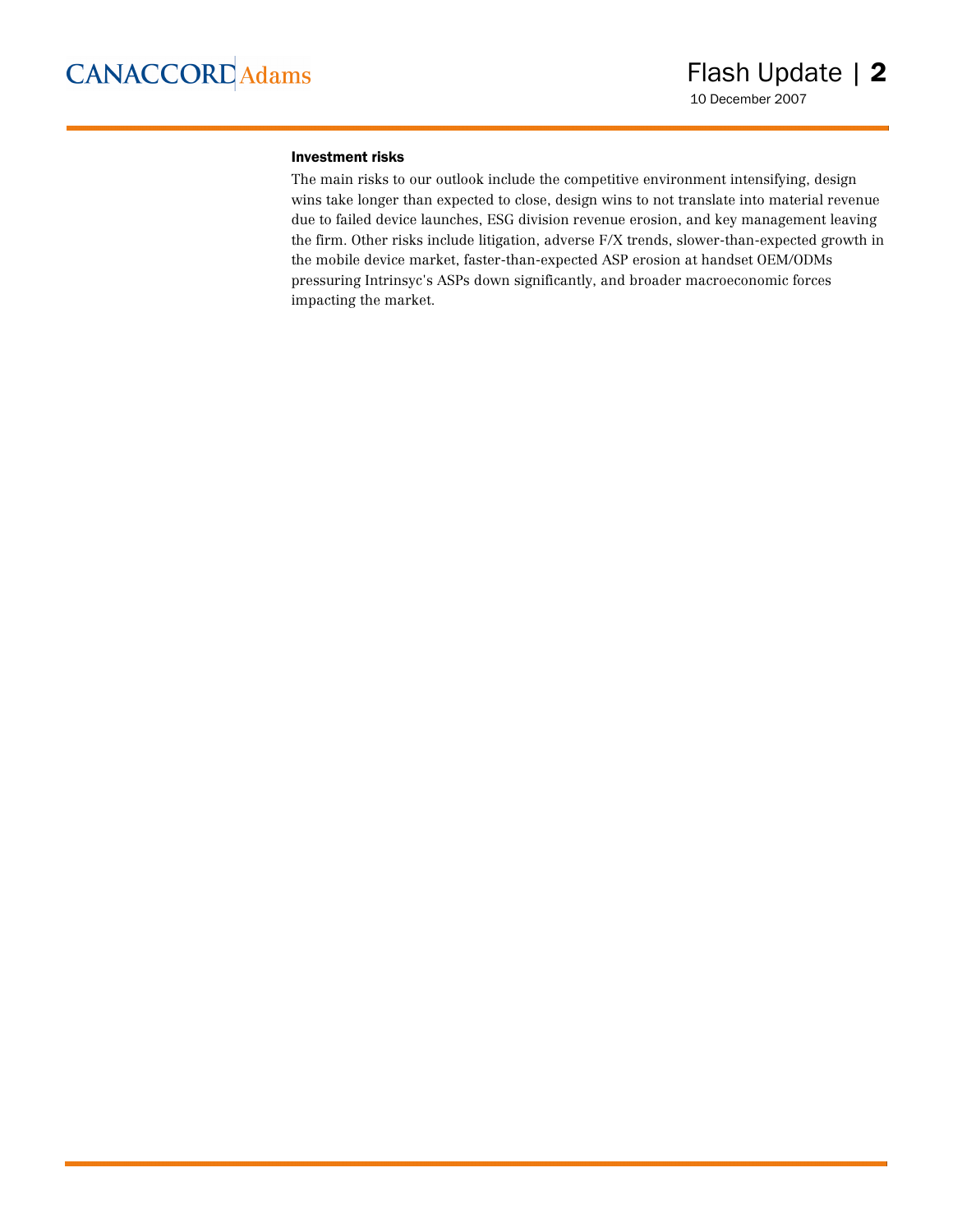### **APPENDIX: IMPORTANT DISCLOSURES**<br>**Analyst Certification:** Each author

Each authoring analyst of Canaccord Adams whose name appears on the front page of this investment research hereby certifies that (i) the recommendations and opinions expressed in this investment research accurately reflect the authoring analyst's personal, independent and objective views about any and all of the designated investments or relevant issuers discussed herein that are within such authoring analyst's coverage universe and (ii) no part of the authoring analyst's compensation was, is, or will be, directly or indirectly, related to the specific recommendations or views expressed by the authoring analyst in the investment research.

Site Visit: An analyst has visited Intrinsyc's material operations in Vancouver, BC, Canada. No payment or reimbursement was received from the issuer for the related travel costs.

#### Price Chart:\*



\* Price charts assume event 1 indicates initiation of coverage or the beginning of the measurement period.

| <b>Distribution of Ratings:</b>                                    |                                                                                                                                                                                                                                                                                                                                                                                                                                    |     | Coverage Universe | <b>IB</b> Clients |                                                                                                                 |  |
|--------------------------------------------------------------------|------------------------------------------------------------------------------------------------------------------------------------------------------------------------------------------------------------------------------------------------------------------------------------------------------------------------------------------------------------------------------------------------------------------------------------|-----|-------------------|-------------------|-----------------------------------------------------------------------------------------------------------------|--|
| Global Stock Ratings                                               | Rating                                                                                                                                                                                                                                                                                                                                                                                                                             | #   | %                 | %                 |                                                                                                                 |  |
| (as of 1 November 2007)                                            | Buy                                                                                                                                                                                                                                                                                                                                                                                                                                | 301 | 57.6%             | 42.5%             |                                                                                                                 |  |
|                                                                    | Speculative Buy                                                                                                                                                                                                                                                                                                                                                                                                                    | 55  | 10.5%             | 69.1%             |                                                                                                                 |  |
|                                                                    | Hold                                                                                                                                                                                                                                                                                                                                                                                                                               | 149 | 28.5%             | 30.9%             |                                                                                                                 |  |
|                                                                    | Sell                                                                                                                                                                                                                                                                                                                                                                                                                               | 18  | 3.4%              | 5.6%              |                                                                                                                 |  |
|                                                                    |                                                                                                                                                                                                                                                                                                                                                                                                                                    | 523 | 100.0%            |                   |                                                                                                                 |  |
| <b>Canaccord Ratings</b><br>System:                                | <b>BUY:</b> The stock is expected to generate risk-adjusted returns of over 10% during the next 12 months.<br><b>HOLD:</b> The stock is expected to generate risk-adjusted returns of 0-10% during the next 12 months.<br><b>SELL:</b> The stock is expected to generate negative risk-adjusted returns during the next 12 months.<br><b>NOT RATED:</b> Canaccord Adams does not provide research coverage of the relevant issuer. |     |                   |                   |                                                                                                                 |  |
|                                                                    | "Risk-adjusted return" refers to the expected return in relation to the amount of risk associated with the<br>designated investment or the relevant issuer.                                                                                                                                                                                                                                                                        |     |                   |                   |                                                                                                                 |  |
| <b>Risk Qualifier:</b>                                             | criteria. Investments in the stock may result in material loss.                                                                                                                                                                                                                                                                                                                                                                    |     |                   |                   | <b>SPECULATIVE:</b> Stocks bear significantly higher risk that typically cannot be valued by normal fundamental |  |
| <b>Canaccord Adams Research Disclosures as of 10 December 2007</b> |                                                                                                                                                                                                                                                                                                                                                                                                                                    |     |                   |                   |                                                                                                                 |  |
|                                                                    | Company                                                                                                                                                                                                                                                                                                                                                                                                                            |     |                   |                   | Disclosure                                                                                                      |  |
|                                                                    | Intrinsyc Software International Inc.                                                                                                                                                                                                                                                                                                                                                                                              |     |                   |                   | 1A, 2, 3, 7                                                                                                     |  |
|                                                                    |                                                                                                                                                                                                                                                                                                                                                                                                                                    |     |                   |                   |                                                                                                                 |  |
| 1                                                                  | The relevant issuer currently is, or in the past 12 months was, a client of Canaccord Adams or its affiliated                                                                                                                                                                                                                                                                                                                      |     |                   |                   |                                                                                                                 |  |
|                                                                    | companies. During this period, Canaccord Adams or its affiliated companies provided the following services                                                                                                                                                                                                                                                                                                                         |     |                   |                   |                                                                                                                 |  |
|                                                                    | to the relevant issuer:                                                                                                                                                                                                                                                                                                                                                                                                            |     |                   |                   |                                                                                                                 |  |

A. investment banking services.

B. non-investment banking securities-related services.

C. non-securities related services.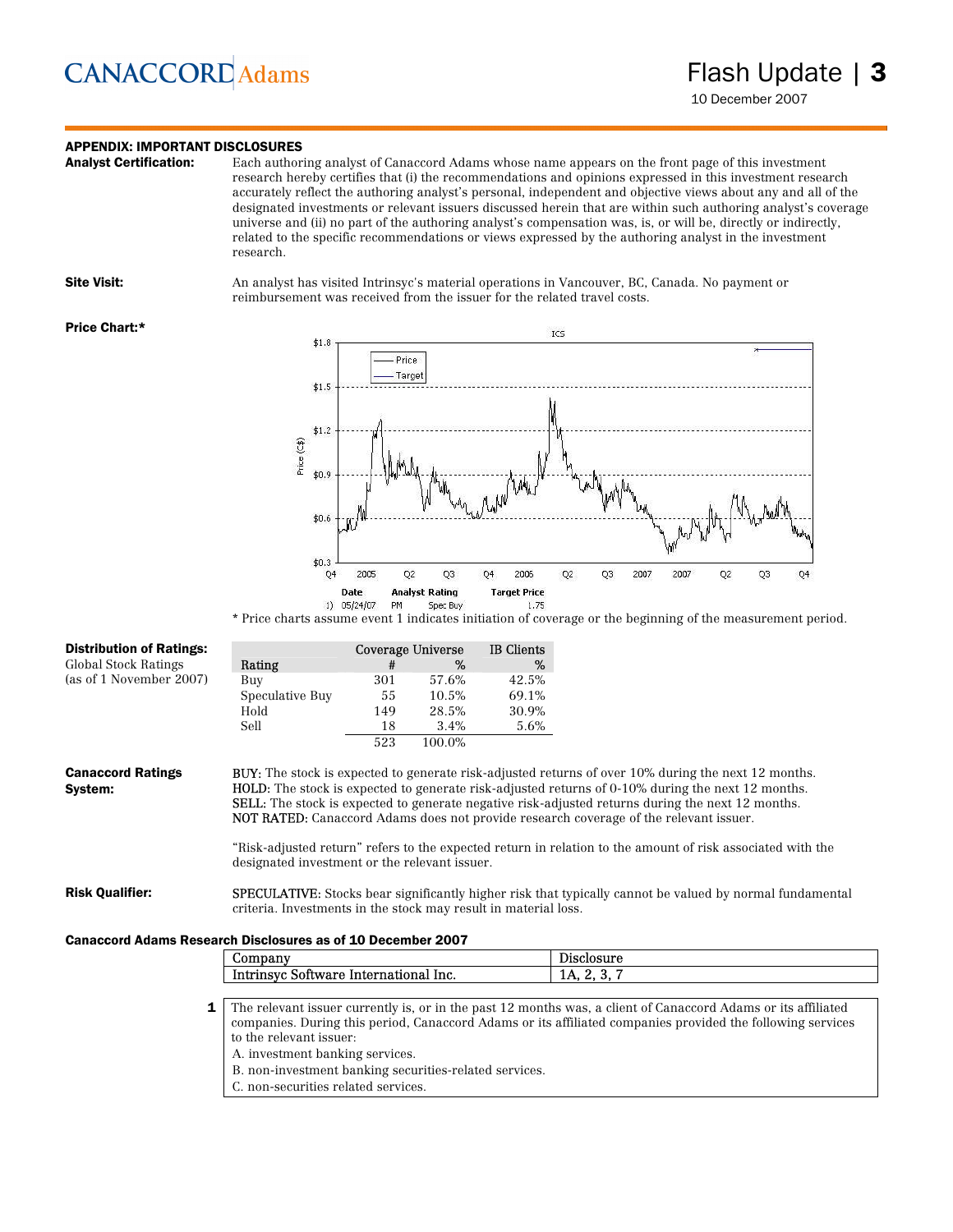10 December 2007

- **2** In the past 12 months, Canaccord Adams or its affiliated companies have received compensation for Corporate Finance/Investment Banking services from the relevant issuer.
- 3 In the past 12 months, Canaccord Adams or any of its affiliated companies have been lead manager, co-lead manager or co-manager of a public offering of securities of the relevant issuer or any publicly disclosed offer of securities of the relevant issuer or in any related derivatives.
- 4 Canaccord Adams acts as corporate broker for the relevant issuer and/or Canaccord Adams or any of its affiliated companies may have an agreement with the relevant issuer relating to the provision of Corporate Finance/Investment Banking services.
- 5 Canaccord Adams or any of its affiliated companies is a market maker or liquidity provider in the securities of the relevant issuer or in any related derivatives.
- 6 In the past 12 months, Canaccord Adams, its partners, affiliated companies, officers or directors, or any authoring analyst involved in the preparation of this investment research has provided services to the relevant issuer for remuneration, other than normal course investment advisory or trade execution services.
- 7 Canaccord Adams intends to seek or expects to receive compensation for Corporate Finance/Investment Banking services from the relevant issuer in the next six months.
- 8 The authoring analyst, a member of the authoring analyst's household, or any individual directly involved in the preparation of this investment research, has a long position in the shares or derivatives, or has any other financial interest in the relevant issuer, the value of which increases as the value of the underlying equity increases.
- 9 The authoring analyst, a member of the authoring analyst's household, or any individual directly involved in the preparation of this investment research, has a short position in the shares or derivatives, or has any other financial interest in the relevant issuer, the value of which increases as the value of the underlying equity decreases.
- **10** Those persons identified as the author(s) of this investment research, or any individual involved in the preparation of this investment research, have purchased/received shares in the relevant issuer prior to a public offering of those shares, and such person's name and details are disclosed above.
- 11 A partner, director, officer, employee or agent of Canaccord Adams and its affiliated companies, or a member of his/her household, is an officer, or director, or serves as an advisor or board member of the relevant issuer and/or one of its subsidiaries, and such person's name is disclosed above.
- **12** As of the month end immediately preceding the date of publication of this investment research, or the prior month end if publication is within 10 days following a month end, Canaccord Adams or its affiliate companies, in the aggregate, beneficially owned 1% or more of any class of the total issued share capital or other common equity securities of the relevant issuer or held any other financial interests in the relevant issuer which are significant in relation to the investment research (as disclosed above).
- 13 As of the month end immediately preceding the date of publication of this investment research, or the prior month end if publication is within 10 days following a month end, the relevant issuer owned 1% or more of any class of the total issued share capital in Canaccord Adams or any of its affiliated companies.
- **14** Other specific disclosures as described above.

Canaccord Adams is the business name used by certain subsidiaries of Canaccord Capital Inc., including Canaccord Adams Inc., Canaccord Adams Limited, and Canaccord Adams, a division of Canaccord Capital Corporation. Clients of Canaccord Adams, in the past 12 months, may have been clients of Canaccord Capital Corporation, Canaccord Capital (Europe) Limited, Canaccord Capital Corporation USA Inc., and/or Adams Harkness Financial Group Ltd.

The authoring analysts who are responsible for the preparation of this investment research are employed by Canaccord Adams, a securities broker-dealer with principal offices located in Vancouver, Calgary, Toronto, Montreal (all Canada), Boston, New York, San Francisco (all US) and London (UK).

In the event that this is compendium investment research (covering six or more relevant issuers), Canaccord Adams and its affiliated companies may choose to provide specific disclosures of the subject companies by reference, as well as its policies and procedures regarding the dissemination of investment research. To access this material or for more information, please send a request to Canaccord Adams Research, Attn: Disclosures, P.O. Box 10337 Pacific Centre, 2200-609 Granville Street, Vancouver, BC, Canada V7Y 1H2 or disclosures@canaccordadams.com.

The authoring analysts who are responsible for the preparation of this investment research have received (or will receive) compensation based upon (among other factors) the Corporate Finance/Investment Banking revenues and general profits of Canaccord Adams. However, such authoring analysts have not received, and will not receive, compensation that is directly based upon or linked to one or more specific Corporate Finance/Investment Banking activities, or to recommendations contained in the investment research. Canaccord Adams and its affiliated companies may have a Corporate Finance/Investment Banking or other relationship with the company that is the subject of this investment research and may trade in any of the designated investments mentioned herein either for their own account or the accounts of their customers, in good faith or in the normal course of market making. Accordingly, Canaccord Adams or their affiliated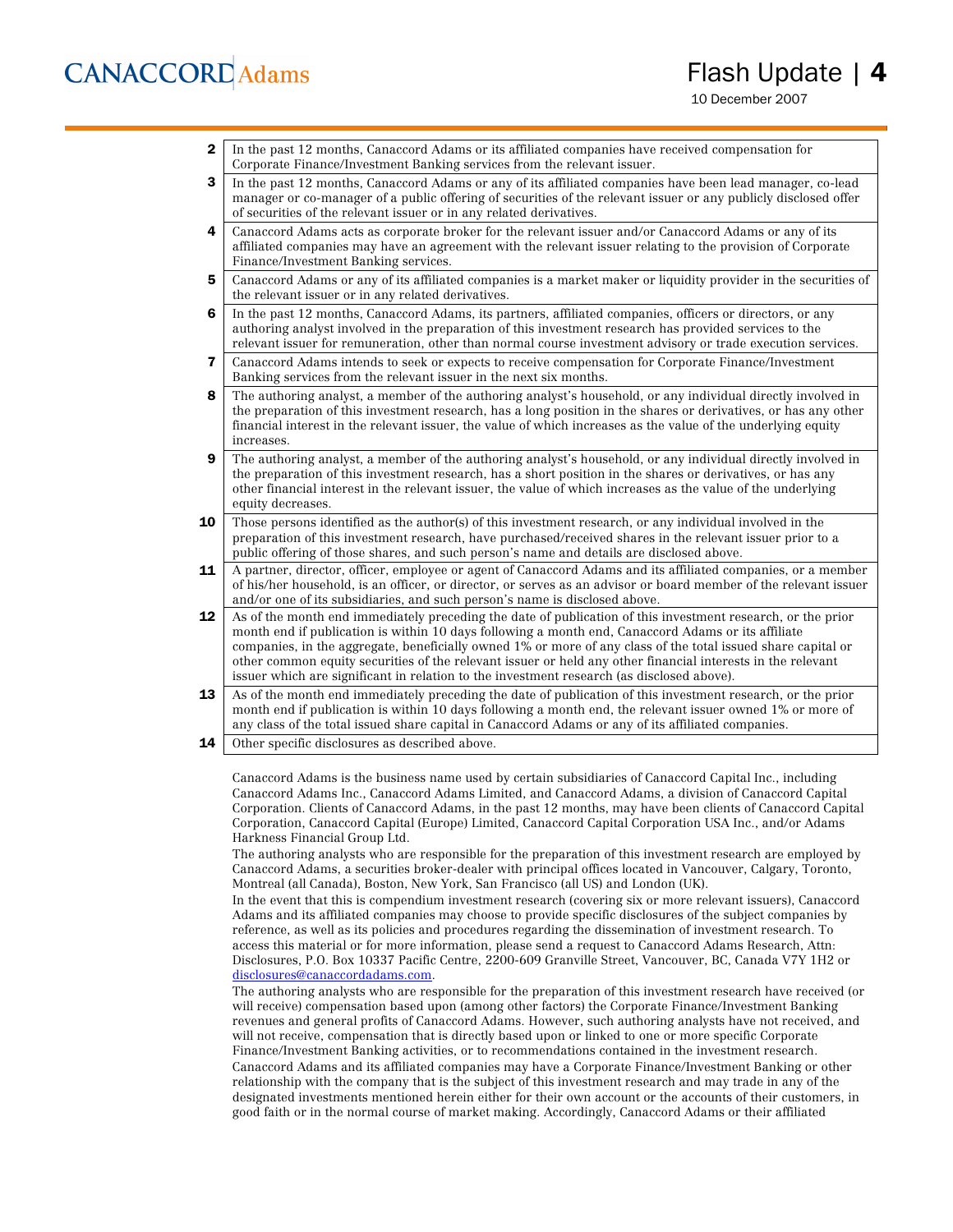|                                                | companies, principals or employees (other than the authoring analyst(s) who prepared this investment<br>research) may at any time have a long or short position in any such designated investments, Related<br>designated investments or in options, futures or other derivative instruments based thereon.<br>Some regulators require that a firm must establish, implement and make available a policy for managing<br>conflicts of interest arising as a result of publication or distribution of investment research. This investment<br>research has been prepared in accordance with Canaccord Adams' policy on managing conflicts of interest,<br>and information barriers or firewalls have been used where appropriate. Canaccord Adams' policy is<br>available upon request.                                                                                                                                                                                                                                                                                                                                                                                                                                                                                                                                     |
|------------------------------------------------|----------------------------------------------------------------------------------------------------------------------------------------------------------------------------------------------------------------------------------------------------------------------------------------------------------------------------------------------------------------------------------------------------------------------------------------------------------------------------------------------------------------------------------------------------------------------------------------------------------------------------------------------------------------------------------------------------------------------------------------------------------------------------------------------------------------------------------------------------------------------------------------------------------------------------------------------------------------------------------------------------------------------------------------------------------------------------------------------------------------------------------------------------------------------------------------------------------------------------------------------------------------------------------------------------------------------------|
|                                                | The information contained in this investment research has been compiled by Canaccord Adams from sources<br>believed to be reliable, but (with the exception of the information about Canaccord Adams) no representation<br>or warranty, express or implied, is made by Canaccord Adams, its affiliated companies or any other person<br>as to its fairness, accuracy, completeness or correctness. Canaccord Adams has not independently verified<br>the facts, assumptions, and estimates contained herein. All estimates, opinions and other information<br>contained in this investment research constitute Canaccord Adams' judgement as of the date of this<br>investment research, are subject to change without notice and are provided in good faith but without legal<br>responsibility or liability.                                                                                                                                                                                                                                                                                                                                                                                                                                                                                                             |
|                                                | Canaccord Adams salespeople, traders, and other professionals may provide oral or written market<br>commentary or trading strategies to our clients and our proprietary trading desk that reflect opinions that are<br>contrary to the opinions expressed in this investment research. Canaccord Adams' affiliates, proprietary<br>trading desk, and investing businesses may make investment decisions that are inconsistent with the<br>recommendations or views expressed in this investment research.                                                                                                                                                                                                                                                                                                                                                                                                                                                                                                                                                                                                                                                                                                                                                                                                                  |
|                                                | This investment research is provided for information purposes only and does not constitute an offer or<br>solicitation to buy or sell any designated investments discussed herein in any jurisdiction where such offer or<br>solicitation would be prohibited. As a result, the designated investments discussed in this investment<br>research may not be eligible for sale in some jurisdictions. This investment research is not, and under no<br>circumstances should be construed as, a solicitation to act as a securities broker or dealer in any jurisdiction<br>by any person or company that is not legally permitted to carry on the business of a securities broker or<br>dealer in that jurisdiction. This material is prepared for general circulation to clients and does not have<br>regard to the investment objectives, financial situation or particular needs of any particular person. Investors<br>should obtain advice based on their own individual circumstances before making an investment decision. To<br>the fullest extent permitted by law, none of Canaccord Adams, its affiliated companies or any other person<br>accepts any liability whatsoever for any direct or consequential loss arising from or relating to any use of the<br>information contained in this investment research. |
| <b>For Canadian Residents:</b>                 | This investment research has been approved by Canaccord Adams, a division of Canaccord Capital<br>Corporation, which accepts responsibility for this investment research and its dissemination in Canada.<br>Canadian clients wishing to effect transactions in any Designated Investment discussed should do so through<br>a qualified salesperson of Canaccord Adams, a division of Canaccord Capital Corporation in their particular<br>jurisdiction.                                                                                                                                                                                                                                                                                                                                                                                                                                                                                                                                                                                                                                                                                                                                                                                                                                                                   |
| <b>For United Kingdom</b><br><b>Residents:</b> | This investment research complies with the Financial Services Authority's Conduct of Business Sourcebook<br>and is approved by Canaccord Adams Limited, which is authorized and regulated by the Financial Services<br>Authority, in connection with its distribution in the United Kingdom. This material is not for distribution in<br>the United Kingdom to private customers, as defined under the rules of the Financial Services Authority.<br>Canaccord Adams Limited accepts responsibility for this investment research and its dissemination in the<br>United Kingdom. The information contained in this investment research is only intended for distribution in<br>the UK to persons who qualify as intermediate customers or market counterparties, as defined under the<br>rules of the Financial Services Authority.                                                                                                                                                                                                                                                                                                                                                                                                                                                                                        |
| <b>For United States</b><br><b>Residents:</b>  | Canaccord Adams Inc., a US registered broker-dealer, accepts responsibility for this Investment Research and<br>its dissemination in the United States. This Investment Research is intended for distribution in the United<br>States only to certain US institutional investors. US clients wishing to effect transactions in any Designated<br>Investment discussed should do so through a qualified salesperson of Canaccord Adams Inc.                                                                                                                                                                                                                                                                                                                                                                                                                                                                                                                                                                                                                                                                                                                                                                                                                                                                                 |
| <b>For European Residents:</b>                 | If this Investment Research is intended for disclosure in any jurisdiction other than the United Kingdom, the<br>US or Canada, then the relevant rules and regulatory requirements of that jurisdiction will apply.                                                                                                                                                                                                                                                                                                                                                                                                                                                                                                                                                                                                                                                                                                                                                                                                                                                                                                                                                                                                                                                                                                        |
|                                                | Additional information is available on request.<br>Copyright © Canaccord Adams, a division of Canaccord Capital Corporation 2007. - Member IDA/CIPF<br>Copyright © Canaccord Adams Limited 2007. - Member LSE, regulated and authorized by the Financial<br>Services Authority.<br>Copyright © Canaccord Adams Inc. 2007. - Member FINRA/SIPC<br>All rights reserved. All material presented in this document, unless specifically indicated otherwise, is under<br>copyright to Canaccord Adams, a division of Canaccord Capital Corporation, Canaccord Adams Limited, and<br>Canaccord Adams Inc. None of the material, nor its content, nor any copy of it, may be altered in any way, or                                                                                                                                                                                                                                                                                                                                                                                                                                                                                                                                                                                                                               |